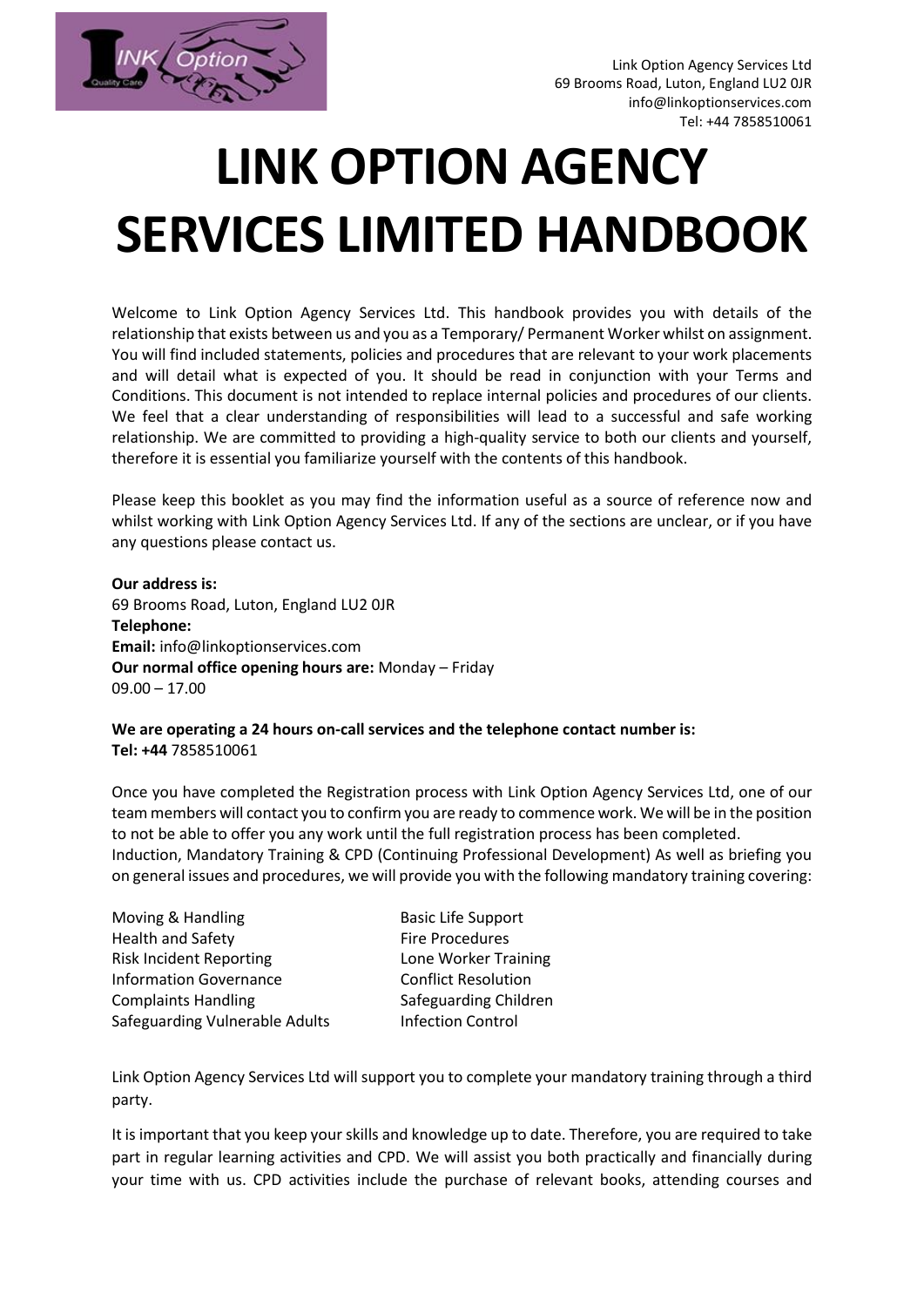

conferences or subscription to journals. You must complete mandatory training on an annual basis. We can also organise mandatory training for you, just contact one of our team members for more details. You can also source your own training courses and use the CPD allowance to fund it.

#### **Risk Incident Reporting:**

Under the Management of Health and Safety Regulations of 1992 you have a legal duty of care to report all accidents, incidents and near misses. These regulations impose a duty on employers to perform risk assessments on all work activities. If during the course of your work you identify a risk to the health, safety or welfare of your own personal safety, and/or that of your colleague/ patients/clients/residents, you have a duty to report this. In the first instance, it should be reported to the person in charge of the department to which you are assigned, and to us. You will then be instructed if further action is required i.e. to complete an incident report form. You will need to adhere to the local Policies in place regarding incident Accident Reporting as well.

If for any reason you consider yourself to be at risk working in a "lone worker" situation, please contact us immediately so that a further risk assessment can be performed and arrangements can be made to ensure safe systems of work and your personal safety.

# **Lone Workers Information:**

Lone workers are those workers who work by themselves without close or direct supervision. Lone working is not governed by a specific legislation but a wide range of legislation may apply depending on the nature of the work involved. In all instances the Health and Safety at Work Act 1974 and the Management of Health and Safety Regulations of 1992 will apply. Generally, within the healthcare industry, lone workers can be regarded as those who work on a mobile basis such as community/ district nurses, domiciliary homecare workers etc., or those personnel who work outside of normal hours e.g. Domestics, porters, security etc. In all cases where a worker is expected to work alone a risk assessment should be performed by the client and steps taken to reduce risk to the lowest practicable level. The risk assessment should address:

Whether the work can be performed safely by a single person

What arrangements are required to ensure the lone worker is at no more risk than employees working together.

#### **Violence and Aggression**:

It has been recognised for some time now that workers in a hospital or healthcare setting work within an environment where there is potential for threat, aggression or violence. Violence and aggression can be defined as including the following circumstances:

Minor assaults including situations where physical contact and/ or injuries occur which require first aid treatment

Threats with an offensive weapon without physical injury

Aggravated assault resulting in injury requiring medical assistance

Threatening behaviour which could include verbal abuse or threats, and or fear arising from damage to the physical environment

Assault resulting in serious injury and/or death.

Any violent, abusive or threatening behaviour is unacceptable. You must report any incident immediately to the person in charge and also to us. The establishment where you are working the assignment will have policies for dealing with such incidents, and an incident report form should be completed both at the place of work and by us. Remember, all staff members have an obligation under the Health and Safety at Work Act 1974 to have regard for their own health, safety and welfare at work, and that of others who may be affected by their acts or omissions.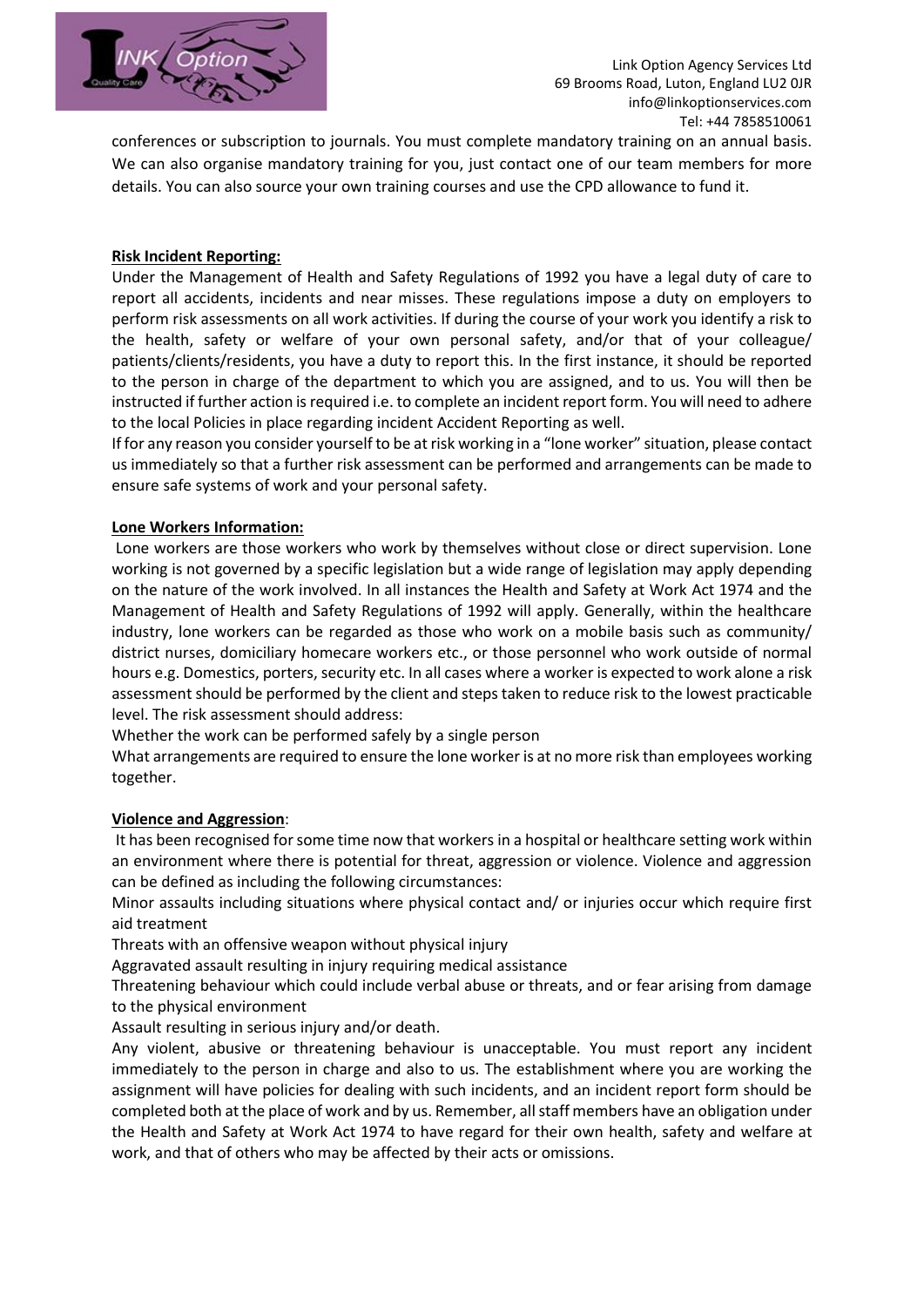

# **The Caldicott Protocols:**

The Caldicott review was commissioned due to the development of information technology and its capacity to disseminate information about patients/ service users both rapidly and extensively. An essential component of the clinical consultation in the provision of health care is confidentially. All healthcare workers have stringent requirements with regard to confidentiality of patients within their care. However, information given about patients underpins the efficient operation of the Health Service, and it is important that confidentiality does not impede upon the provision of efficient patient care. Therefore, the Caldicott review devised protocols and recommendations, which assume the appointment of a Caldicott Guardian who is created to safeguard and govern the users of patient information within Healthcare organizations. Caldicott guardians are senior health professionals. You are required to familiarise yourself with the local policy on confidentiality within the establishment where you have been placed on assignment.

# **Complaint Handling:**

From time to time it may be the case that you receive a complaint from a client, patient or other person. If you are on an assignment, please report any complaints to a senior person in the department you are working and document all details of the complaint. You must also report the complaint to Love All Healthcare. We operate a detailed complaints policy specifically for use when on assignment, which you will be provided with on request. If you personally are the subject of a complaint you will also be asked to record details as part of an investigation and in some circumstances, it may be necessary to suspend you from duty whilst the investigation is in process. We recommend that you should make your defence society aware should you be subject to or asked to participate in any complaint or incident investigation. Any complaints of misconduct against individuals may be reported to the relevant Professional Body if deemed appropriate by our Clinical Lead.

#### **Infection Control:**

Methicillin Resistant Staphylococcus Aureus (MRSA) and Clostridium Dificille are the most common within the health settings. MRSA exists on the hands or in the nose of around one third of the healthy population and is usually harmless. It can however prove fatal if it enters the bloodstream of an already weakened patient. It is usually transmitted by touch. The single most effective measure for preventing MRSA contamination and controlling infection is washing hands before and after every patient contact. In addition please:

- 1. Use liquid soap and water or an alcohol-based hand rub when washing hands -make sure it comes into contact with all areas
- 2. Ensure that you are 'bear below the elbow' during contact with patients or use clinical areas. This means that sleeves should be rolled up and all watches and jewellery must be removed
- 3. Wear disposable gloves and aprons when attending for any patient care (please see internal policy with regards to wearing PPE) (sterile gloves should only be worn when performing aseptic techniques
- 4. Dispose of gloves and aprons after use
- 5. Cover cuts or breaks in your skin or those of patients/ clients with waterproof dressings

If you come into contact with a patient who is later found to be contaminated with MRSA, it may be necessary to attend screening. During this time and before you have been declared clear fro MRSA, we may be restricted in the assignments we can offer you due to the risks of infection.

#### **Conduct and Requirements for Assignment:**

We expect all Temporary and Agency Workers to act I a professional manner at all times. We particularly ask you to pay special attention to: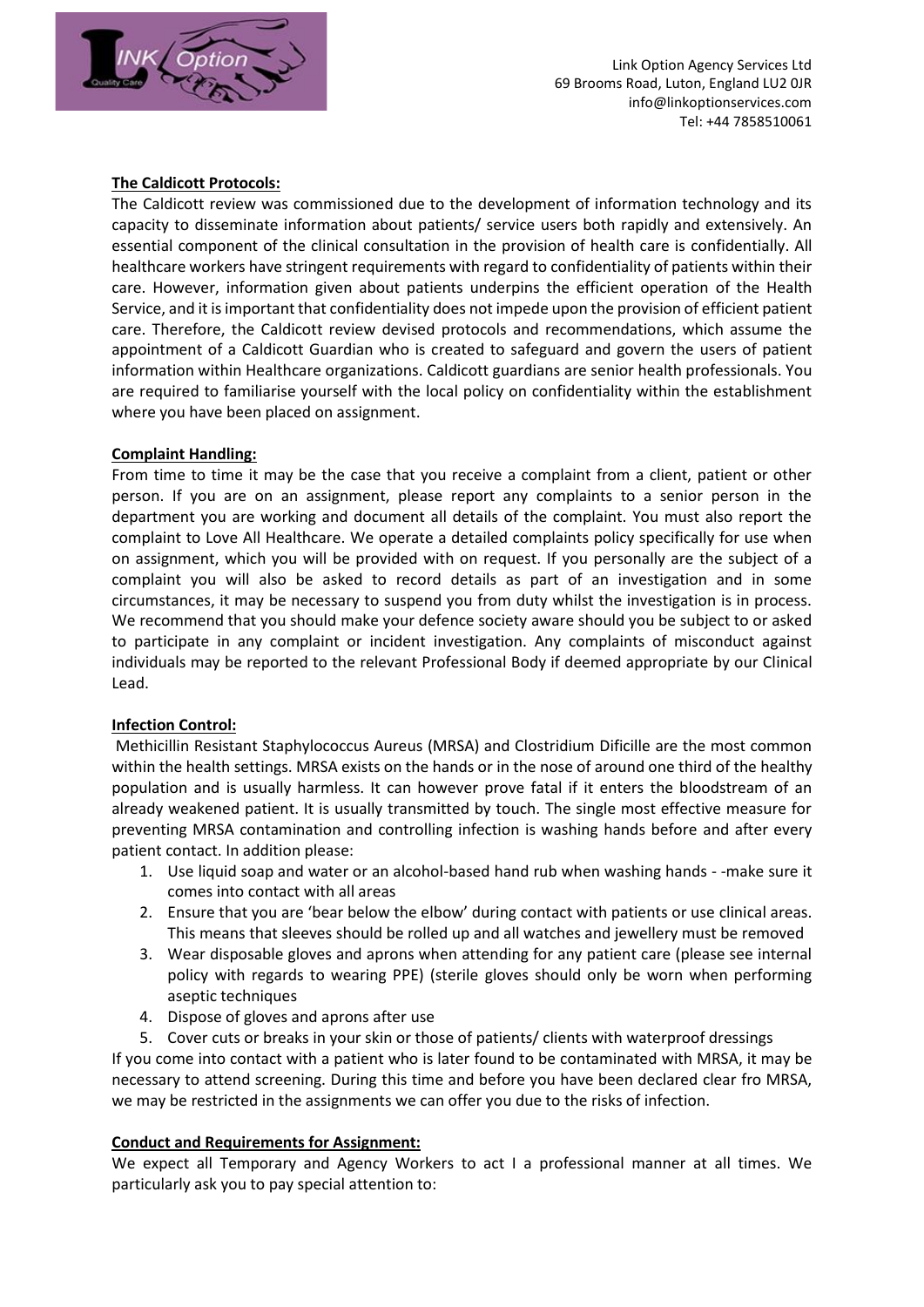

- 1. Punctuality
- 2. Standards of dress and courtesy
- 3. Quality of care and clinical procedures
- 4. Consideration and respect for patients/ residents, and all members at work place
- 5. Confidentiality and integrity

Please make every effort to ensure you arrive at and leave all bookings at the agreed time, confirmed in your booking confirmation. If, for any reason, you are unable to attend a booking you should contact us as soon as possible. Lateness may have a serious effect on services and achieving important key performance targets. Please attend all bookings with your current photographic ID badge. Please also take proof of registration with your Registered Body as the client may wish to see this prior to your assignment beginning. Mobile phones, unless working in the Community, should be switched off for the duration of your assignment. For assignments, you are responsible for your own actions when completing assignments, co-parenting with colleagues and managers for the care of patients and clients. You should comply with all reasonable e requests, using your professional judgement at all times. If you have any questions about your work, please try to resolve these locally at first or seek advice from us. You should not smoke at work or attend work under the influence of alcohol or any illegal drugs.

In addition to the above please abide by your Standards and Code of Conduct from your regulatory Body (GMC/ HPC/ NMC/ GPhc)

On arrival at a new booking, please take the opportunity to familiarise yourself with the local policies and procedures. In particular, please be aware of the following, where relevant:

- 1. Resuscitation procedure
- 2. Hot spot movement
- 3. Violent episode policy
- 4. Procedure for alerting security staff
- 5. Policy for administration and assistance with drugs
- 6. Complaints handling

Where possible, we encourage members to visit their potential workplace prior to starting work. If you have any queries regarding correct local procedures, or are uncomfortable carrying out any of the duties you have been asked to perform, please raise these issues with the senior person on duty as first step. We also expect you to report any accidents, incidents or near misses to your line manager as well as us. If you do not find a particular placement to your liking please let us know so we can find you alternative work.

#### **Availability:**

You can let us know your availability for work by calling the office or e-mailing us. Please give us as much notice as possible of your availability. We will also contact you to discuss placements coming in that suit your skills so please remember to update your contact details with us whenever you change them. If your availability changes for any reason let us know so we can update our database.

Working for Link Option Agency Services Ltd:

Rates of pay – Link Option Agency Services Ltd offer competitive pay rates which will vary according to grade and specialty. Each time you are offered an assignment you will be advised of the applicable pay rate.

Attendance/ Punctuality – If you accept a placement you must arrive on time. If you cannot attend, you must inform us as soon as practicable. Remember you can contact us o the number above 24 hours per day.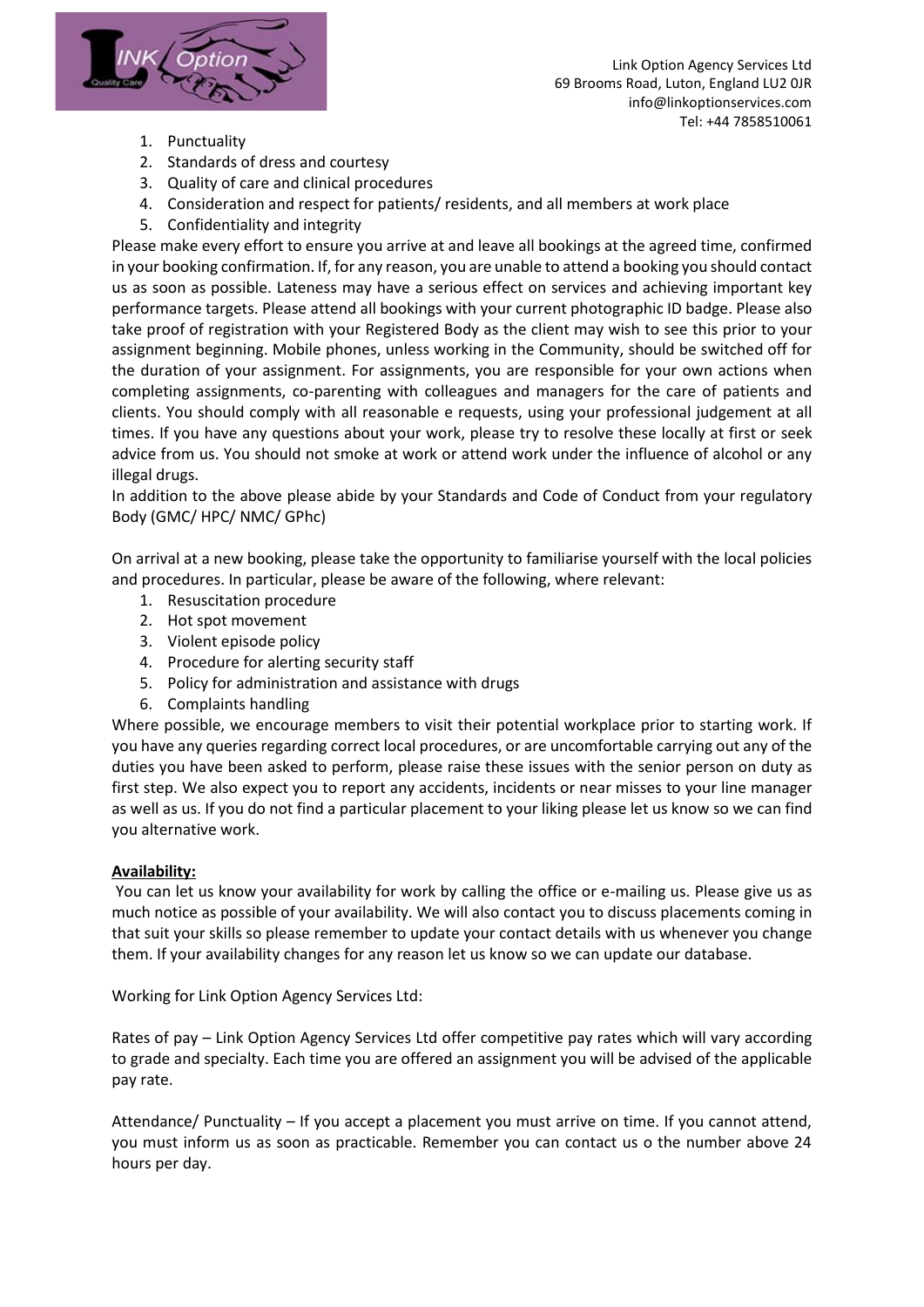

Cancellations – Due to the nature of temporary work our client's requirements may change resulting in cancellation of your placement. In some cases, this can occur at short notice. The Love All Health Care Ltd practice will contact you as soon as possible in the event of any cancellations.

# **Fitness to Practice & Immunizations:**

It is important for your own health and of those in your care that you are fit to practice whenever you attend an assignment. You must declare your fitness to practice or otherwise when you accept an assignment. You MUST advise Link Option Agency Services Ltdif you are or if you become pregnant. If you are concerned that your assignment involves unnecessary risks to your health or fitness, or that of your unborn child, please do not hesitate to contact us. If you are pregnant we are required to perform a health and risk assessment for all expectant mothers. You are required to keep the following immunizations up to date:

- 1. Hepatitis B
- 2. Varicella (Chicken Pox)
- 3. Rubella (German Measles)
- 4. Tuberculosis
- 5. Measles
- 6. Hepatitis C

Any boosters or new vaccinations should be recorded on your immunization record. You need to disclose details on your application form and provide details of any vaccination to us. Documented proof is required for Hepatitis B, Varicella, Rubella, Measles and Tuberculosis. Without proof of immunization we will be unable to offer you certain assignments.

#### **AIDS/HIV**:

You should be aware of andabide by the requirements of HSC 1998/ 226 "Guidance on the Management of AID/ HIVE Infected Health Care Workers and Patient Notification"

If you believe you may have been exposed to HIV infection in any way you should seek medical advice from your GP or an Occupational Health Department and, where appropriate, undergo diagnostic HIV antibody testing.

If you are found to be infected, you must again seek guidance from your GP or Occupational Health Department.

If you are found to be HIV positive and perform or assist with invasive surgical procedures you must stop this immediately and seek advice from your GP or Occupational Health Department regarding what action, if any, should be taken.

Please be aware that it is the obligation of all health workers to notify their employer and, where appropriate, the relevant professional regulatory body, if they are aware of HIV positive individuals who have not heeded advice to modify their working practice. Lease not the above guidance does not supersede current Department of Health Guideline (In particular HSC 1998/226) or local practices.

#### **Medical Fitness:**

Due to the important of your fitness to the practice, we reserve the right to request a certificate of fitness to practice from our Occupational Health Service. Our clients may also ask that you undergo a medical examination before commencing work for them. In these cases, future placements may be dependent upon your compliance with this request and its outcome, providing it was made with good reason.

#### **CRB/ DBS DISCLOSURE:**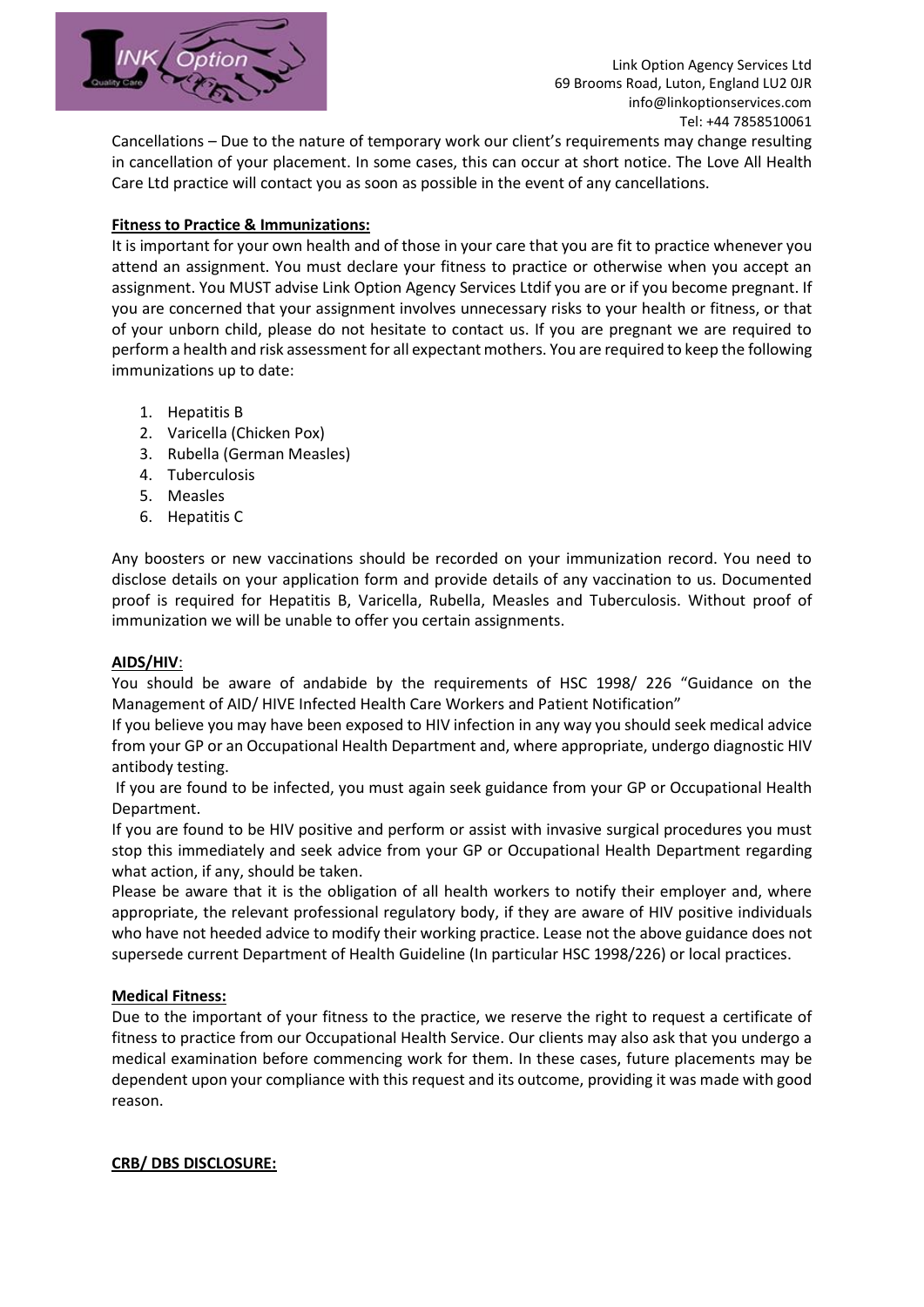

Link Option Agency Services Ltd 69 Brooms Road, Luton, England LU2 0JR info@linkoptionservices.com Tel: +44 7858510061

It is our policy to obtain a Criminal Record Disclosure (CRB) or a Disclosure Scotland (DS) for our Temporary Workers. Please be aware that our clients may insist we inform them in writing of any criminal convictions you may have before accepting you for an assignment \_ we will only provide this information with your consent. We cannot be held responsible should clients decline your services following refusal to comply with this request or disclosure of a criminal conviction. Our own response to criminal record information will depend upon its nature and seriousness and will be in line with our policy on the recruitment of ex-offenders.

# **Timesheets:**

Run from Monday to Sunday. Please submit your timesheet to us for each week worked. We run our main payroll on Wednesday and therefore we require your timesheet before this although deadlines may change around bank Holidays.

Payments are made directly into your account by BACS (Please make sure we have the correct details). It is your responsibility to ensure your timesheet is legible, completed correctly and has been authorized and signed by your manager – payment may be delayed if this is not the case. If you have been given a reference number for your shifts please ensure that these are included on your timesheet. Pease use a separate timesheet for each working week and each new client you are placed with. Link Option Agency Services Ltdtreat any attempt to falsify any of the information on your timesheet very seriously. All suspicions of fraud must be reported to Link Option Agency Services Ltd, your line manager on placement.

#### **Appraisals:**

Give us an opportunity to consider with you your performance at work and will be completed periodically. They are also an opportunity for you to raise any concerns or issues you may have. Appraisals are carried out based on feedback received from clients. We will review this with you as required.

#### **SOP (Standard Operating Procedures):**

You will find our Health and Safety, Whistleblowing, Environmental and Equal Opportunities SOP's on the downloads section of our website. Below you will find further information on SOP's. These SOP's are not intended to replace any policies or procedures issued by any of our clients or organization on with which you may be placed on assignment.

#### **Medication SOP:**

Please follow the policies and procedures issued by the client or organization where you are placed on assignment. In addition to this please also ensure you follow the standards set out by your regulatory body.

#### **Equal opportunities:**

We will offer Temporary and Agency Workers and will treat any allegations of discrimination with the utmost seriousness. In accordance with these principles Members may not discriminate on the grounds of:

- 1. Race
- 2. Ethnic Origin
- 3. Nationality
- 4. Colour
- 5. Religion or Belief
- 6. Gender
- 7. Sexual Orientation
- 8. Marital Status
- 9. Disability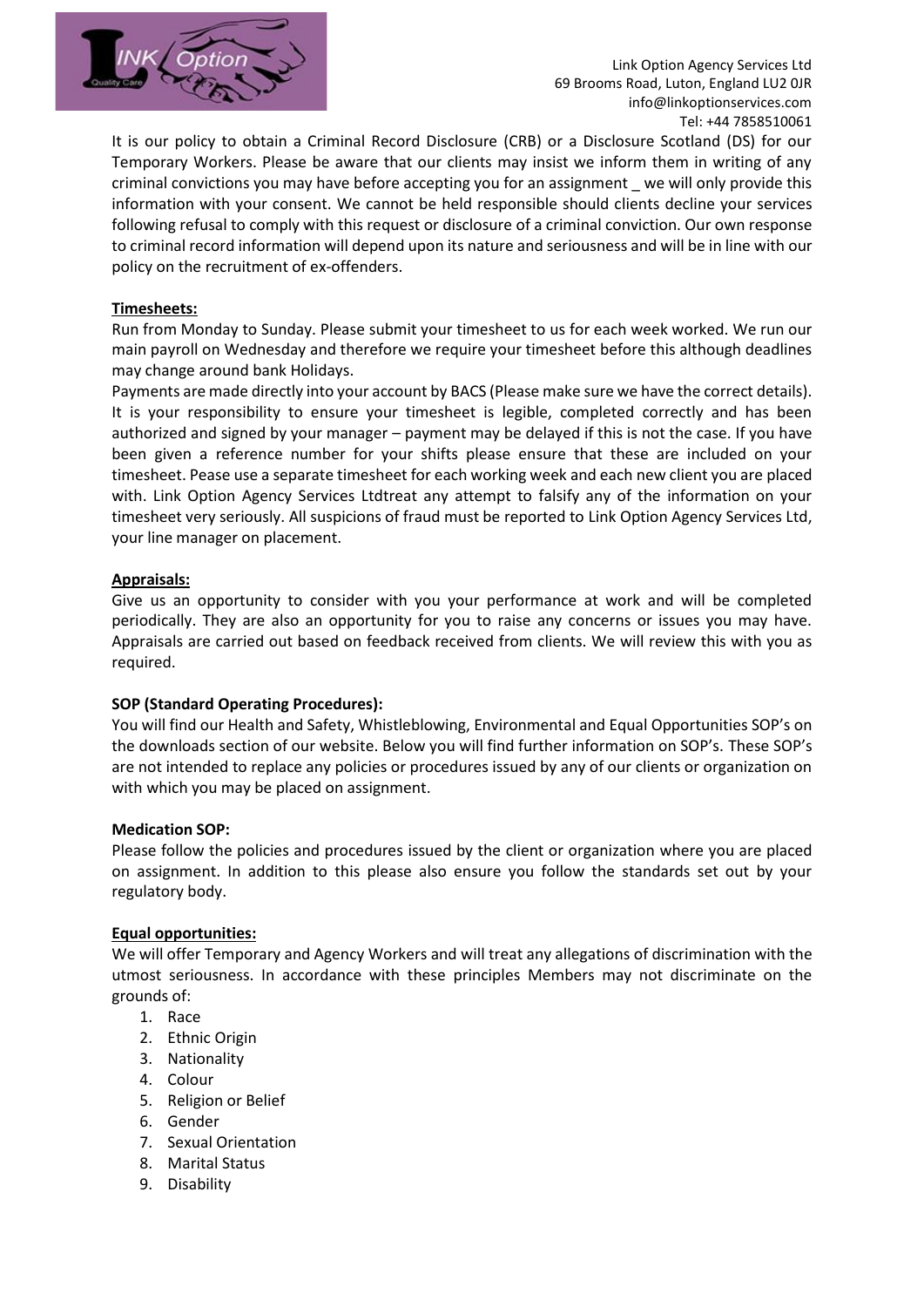

# **Health and Safety:**

Under the Health and Safety at Work Act 1974, it is your duty to:

- 1. Take reasonable care for the health and safety at work of yourself and any other people who might be affected by your acts or omissions.
- 2. Co-operate with your employer and others to enable them to comply with statutory duties and requirements. Not intentionally or recklessly misuse anything provided in the interests of health, safety or welfare The Management of Health and Safety at Work Regulations 1992 further requires you to: a) Use any equipment, etc. provided in the interests of safety, b) Report any shortcomings in the protection arrangements for health and safety.
- 3. When on assignment, it is the client's responsibility to familiarize you with their own Health and Safety [policy and procedures, and with locations of fire escapes, first aid contact person etc. We cannot, be held responsible for the suitability of work stations used by our clients. If you express concern over the Health and Safety arrangements of your employing client, we will ask the client to investigate and, if possible, to make improvements. If you refuse to work for a client on Health and Safety grounds, we will attempt to find you other employment without prejudice.

# **Confidentiality:**

Any patient information obtained by you during the course of your duties is confidential and should not be disclosed to any third party if ti I not legitimately in connection with their treatment or any other official investigation. Please take care with patient records when on assignment to ensure that they are not in undue danger of being accessed by unauthorized individuals. Patients/ Clients information should only normally be shared with their consent - you should make sure patients/ clients understand that their information may be shared with various members of the team providing care. It is a patients/ clients decision what information should be shared with their family or others. Where a patient/ client is considered incapable of giving consent, please consult relevant colleagues. Where a patient/ client has withheld consent, disclosures of information may only be made if:

- 1. They can be justified in the public interest (normally where the disclosure is essential to protect the patient/client or someone else from risk of significant harm.
- 2. They are required by law or court order.

You should act in accordance with local and national policies if there is an issue of child protection.

#### **Record Keeping, Data Protection and the Freedom of Information Act:**

Good records are essential to safe and effective patient care and should be:

- 1. Clear, legible and inedible
- 2. Factual and accurate
- 3. Written as soon after the event as possible
- 4. Signed, timed and dated
- 5. Records should be:
- 6. A) Be written with the involvement of the patient, client or their cares where possible
- 7. Be written In terms the patient or client can understand
- 8. Be consecutive
- 9. Identity problems that have arisen and action taken to rectify them
- 10. Show care planned, decisions made, care delivered and information shared

Please be aware that full records are essential should any questions be raised about the care and standards of care delivered. For more detailed information, please see the relevant professional membership body's guidelines.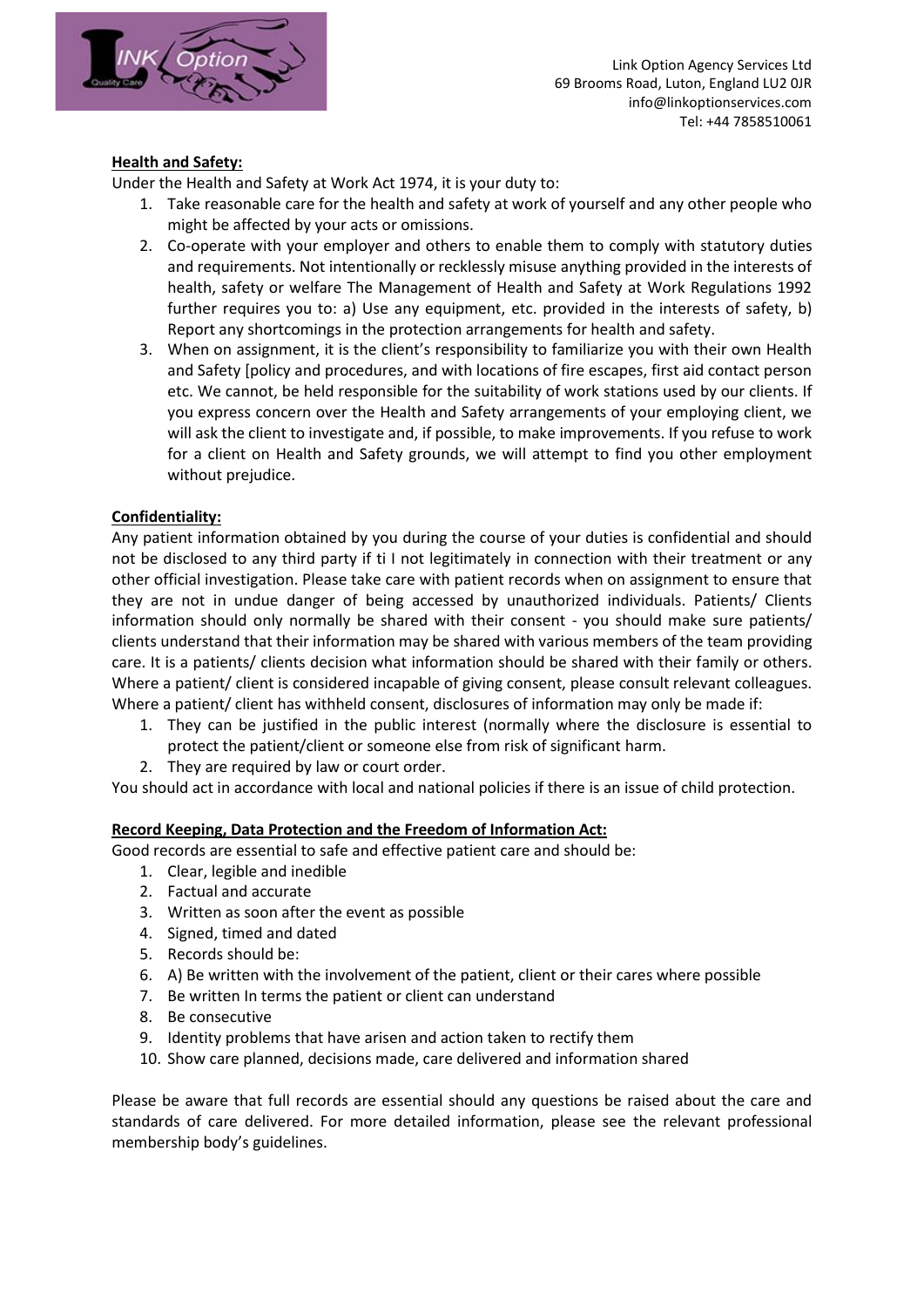

In addition to the above, you should adhere to the requirements of the Data Protection Act 1998. In brief, anyone processing personal data must comply with the eight enforceable principles of good practice.

Data must be:

- 1. Fairly and lawfully processed
- 2. Processed for limited purposes
- 3. Adequate, relevant and not excessive
- 4. Accurate
- 5. Not kept for longer than necessary
- 6. Processed in accordance with the data subject's rights
- 7. Secure
- 8. Not transferred to countries without adequate protection

For further information, please see: [https://www.gov.uk/data-protection,](https://www.gov.uk/data-protection) from which the above guidance is reproduced.

Where our clients grant you access to their computer systems, these must only be used as authorised and not to gain access to any other data on programs. In general, please ensure that you:

- 1. Keep any passwords safe
- 2. Keep to the client's policies and procedures
- 3. Log off immediately after use specifically

#### **You must:**

Observe any local policies and procedures regarding passwords, floppy disks, CD ROMs and data storage/ transfer, not loading any programs on to the computer. Not access any information service or bulletin board including the internet without specific prior authority from your line manager. Not download any files or connect to any network or other computer equipment without prior authority as above.

The Freedom of Information Act 2000 came into force January 2005 and gives any person legal rights of access to information which is held by a public author. This should be taken into account during records keeping and particular attention paid to notes recorded on computer systems. In addition, you must also be aware that recordings of telephone calls may be monitored for training and quality purpose.

#### **Consent:**

In accordance with GMC and relevant professional membership bodies, you must obtain the consent of a patent before giving any treatment or care. Consent must be 1) Given legally 2) given voluntarily 3) Informed patients/ clients are assumed to be legally competent (that is they can understand and retain treatment information and use it to make an informed choice) unless otherwise assessed by a suitably qualified practitioner. The exception to this rule is in the case of an emergency where a treatment is necessary to preserve life and the patient/ client is unable to give consent. In all cases, you must be able to demonstrate you are acting in the patient's best interest. If a patient/ client is no longer legally competent, decisions should be based on previous consent/ non-consent in a similar situation providing there is no reason to believe they have changed their mind, or their known wishes. Otherwise, treatment should be in their best interests. In the case of children (those aged under 16 in England and Wales), the involvement of those with parental responsibility is usually necessary – you should be aware of legislation and local protocol. It is not usually acceptable to seek consent for a procedure, that you will not be performing yourself unless you have been specifically trained for that area of practice. All discussions and decisions relating to consent should be documented in the patient's/ client's records. Where consent is withheld, you should follow the policy in force at your assignment location.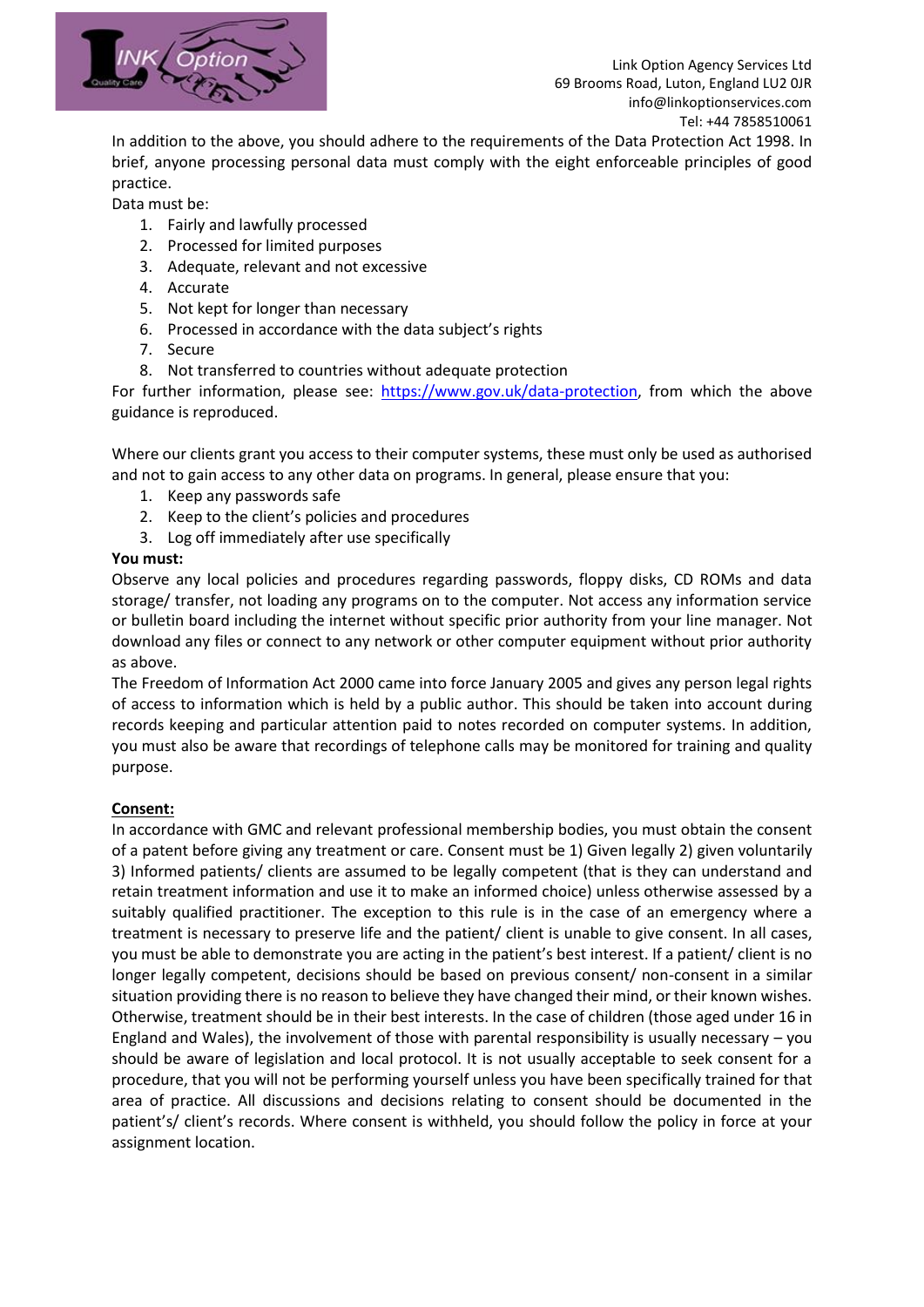

#### **Allegations of Abuse:**

We will take seriously any allegations of abuse. If we receive complaints of this rot against you, we may not be able to assign you whilst a full investigation is performed. Ultimately, if allegations are well founded, we may not be able to offer you work in the future. Where allegations are sufficiently serious, we may need to report you to the relevant professional body and/ or the police depending on the allegation. Appeals against any decisions made by or staff in these matters can be made to the Director of the Company, whose decision will be final. Should you in the course of duty suspect that abuse is taking place you should inform your line manager immediately. In the case of caring for service users in their own homes, you must report any suspicions of allegations of abuse immediately to the Director of the Company. There are strict guidelines to be followed in reporting abuse under the Department of Health guidance "No Secrets" and a full report will need to be made prior to investigation.

There are many different forms of abuse:

Physical, including hitting, slapping, pushing, kicking, misuse of medication, restraint or inappropriate sanction 2) sexual, including rape and sexual assault or sexual acts to which the vulnerable adult has not consented, or could not consent or was pressured into consenting 3) psychological, including emotional abuse, threats of harm or abandonment, deprivation of contact, humiliation, blaming, controlling, intimidation, coercion, harassment, verbal abuse, isolation or withdrawal from services or supportive networks 4) financial or material abuse, including theft, fraud, exploitation, and pressure in connection with wills, property or inheritance or financial transactions, or the misuse or misappropriation of property, possessions or benefits 5) Neglect or acts of omission, including ignoring medical or physical care needs, failure to provide access to appropriate health, social care or educational services , the withholding of the necessities of life, such as medication, adequate nutrition and heating 6) discriminatory abuse, disability and other forms of harassment, slurs or similar treatment.

#### **Whistleblowing:**

We operate a "Whistleblowing policy", which encourages a culture of openness within our organization and aims to prevent malpractice. With the introduction of the Public Interest Disclosure Act 1998 all workers now have legal protection from and form of retribution, victimization or detriment as a result of publicly disclosing certain serious allegations of malpractice. The SOP will apply in all cases where a staff member genuinely and in good faith believes that one of the following sets of circumstances is occurring, has occurred or may occur within their line of duty;

- 1) A criminal offence has been committed or is likely to be committed 2) A person has failed, is failing or is likely to fail to comply with any legal obligation to which he or she is subject 3) A miscarriage of justice has occurred is occurring or is likely to occur 4) The health and safety of any individual has been, is being or is likely to be endangered 5) The environment has been, is being or is likely to be damaged 6) Information tending to show any matter falling within any one of the preceding paragraphs has been, is being or likely to be deliberately concealed.
- 2) Anyone who wishes to raise or discuss any issues which might fall into the above categories he/she should contact their consultant in the first instance who will treat the matter in confidence. It is likely that a further investigation will be necessary and he/she may be required to attend a disciplinary or investigative hearing as a witness. Where the concern involves the member of our own staff then the concern should be raised with the Director of the Company. All complaints will be viewed seriously and treated confidentially. Everyone should be aware that if any disclosure is made in bad faith (for example, in order to cause disruption within the organization), or concerns information which you do not substantially believe is true, or indeed if the disclosure is made for personal gain, then such a disclosure may constitute gross misconduct for which summary dismissal is the sanction.